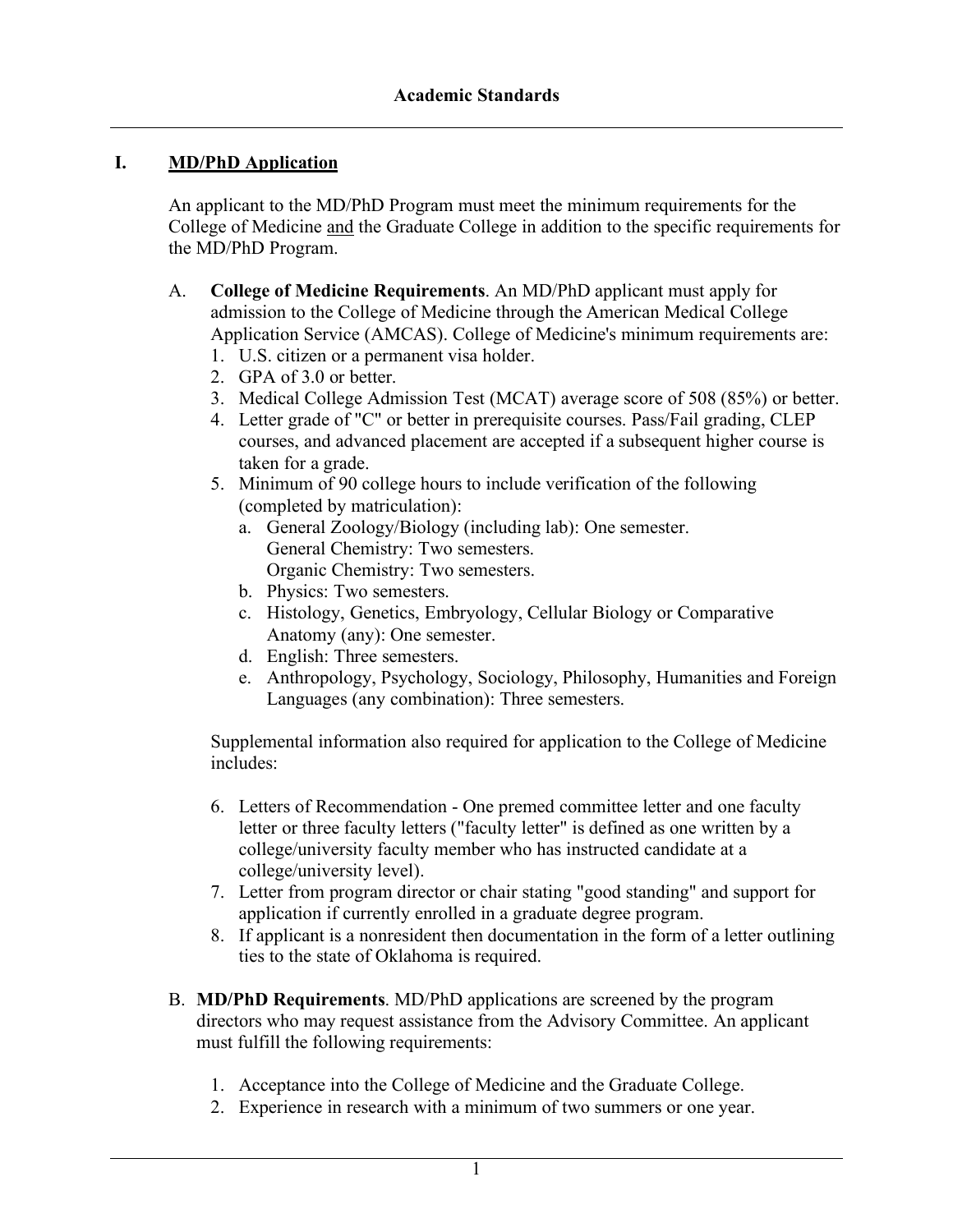- 3. Completion of a baccalaureate degree from an accredited university or college.
- 4. Submission of three letters of recommendation from faculty who can attest to research experience and skills. These letters are separate from and in addition to the recommendation letters required of the College of Medicine.
- 5. Complete and submit by October 1 the OUHSC MD/PhD Program application and \$25.00 filing fee.

# C. **Graduate Student Application**.

- 1. An application will be considered from a graduate student prior to completing the general examination and admission to candidacy.
- 2. If an applicant is currently enrolled in a graduate degree program, a letter from the program director or department chair stating that the applicant is in good academic standing and has the approval of the program must be received by October 1.
- 3. A graduate student will not be accepted after the dissertation research has begun.
- D. **Medical School Application**. Applications from medical students will be considered through the Fall of their second year as long as the students possess research experience and meet the October 1 deadline.

#### **II. Interviews**

An applicant may be offered an interview based on an initial screening for meeting program standards that include academic potential, intellectual curiosity, and evidence of research experience.

The MD/PhD interview is coordinated with the College of Medicine interview and will usually occur in November or January prior to the June matriculation.

The day includes interviews with members of the Advisory Council, a tour of campus, activities with existing participants, and laboratory tours with potential mentors.

#### **III. Selection**

The Advisory Council members conducting the interviews submit narrative comments and recommendations of acceptance, deferral, or refusal to the other Advisory Council members. Results of the interview process are coordinated with the College of Medicine acceptance and letters of offer are sent.

Selection results in concurrent enrollment in the College of Medicine and the Graduate College at matriculation.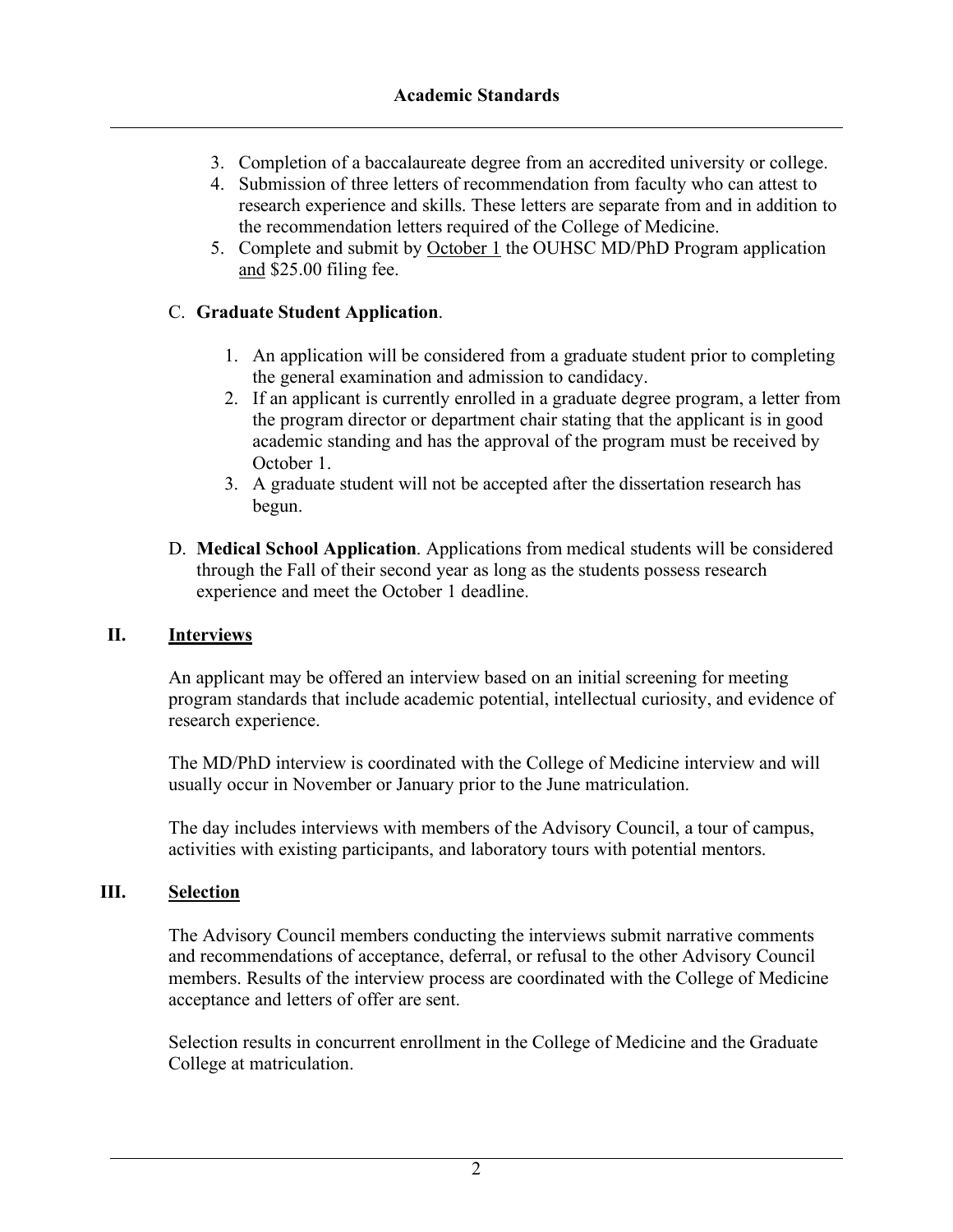An applicant refused by the program may still pursue the dual degree program without stipend if accepted by the College of Medicine and a graduate program.

### **IV. Admission**

An applicant offered a position in the MD/PhD Program is required to:

- A. Submit acceptance or refusal to the MD/PhD Program by April 1 before expected matriculation.
- B. Contact the Program Directors to arrange a summer lab research rotation.
- C. Submit acceptance to the College of Medicine (including \$100 fee to hold position).

### **V. Withdrawal**

- A. **MD/PhD Program**. The deadline to withdraw acceptance is April 15th.
- B. **College of Medicine**. The deadline to withdraw acceptance and receive the return of the \$100 acceptance fee is May 15th. Withdrawals after May 15th forfeit the \$100 acceptance fee.

### **VI. Notification of Departments**

Upon the completion of the admissions process, a letter of notification will be sent to the Graduate College, all Graduate Liaison faculty, and the director of interdisciplinary programs notifying them of the new program participants.

# **VII. Design of Course Study**

The traditional program pathway is two summer of laboratory experience, two years of medical school plus United States Medical Licensing Exam (USMLE) Step 1, three years or more of graduate education and completion of dissertation, medical school for the completion of years three and four, USMLE Step 2, and participation in the National Residency Match Program (NRMP).

Prior to the years of graduate education and as early as the first year of medical school, the student may select a department or area of study for the graduate program. Upon acceptance to the laboratory and the program, the individual designated as the Graduate Liaison for the department or program assumes the academic advising process. The major professor selection must have the approvals of the MD/PhD program directors and the departmental program. All MD/PhD students are required to submit and application for an F30 award from the National Institutes of Health.

For purposes of career selection and advice for residency programs, the student will select or can be assigned additional faculty who serve as resource to the student.

#### **VIII. Advising**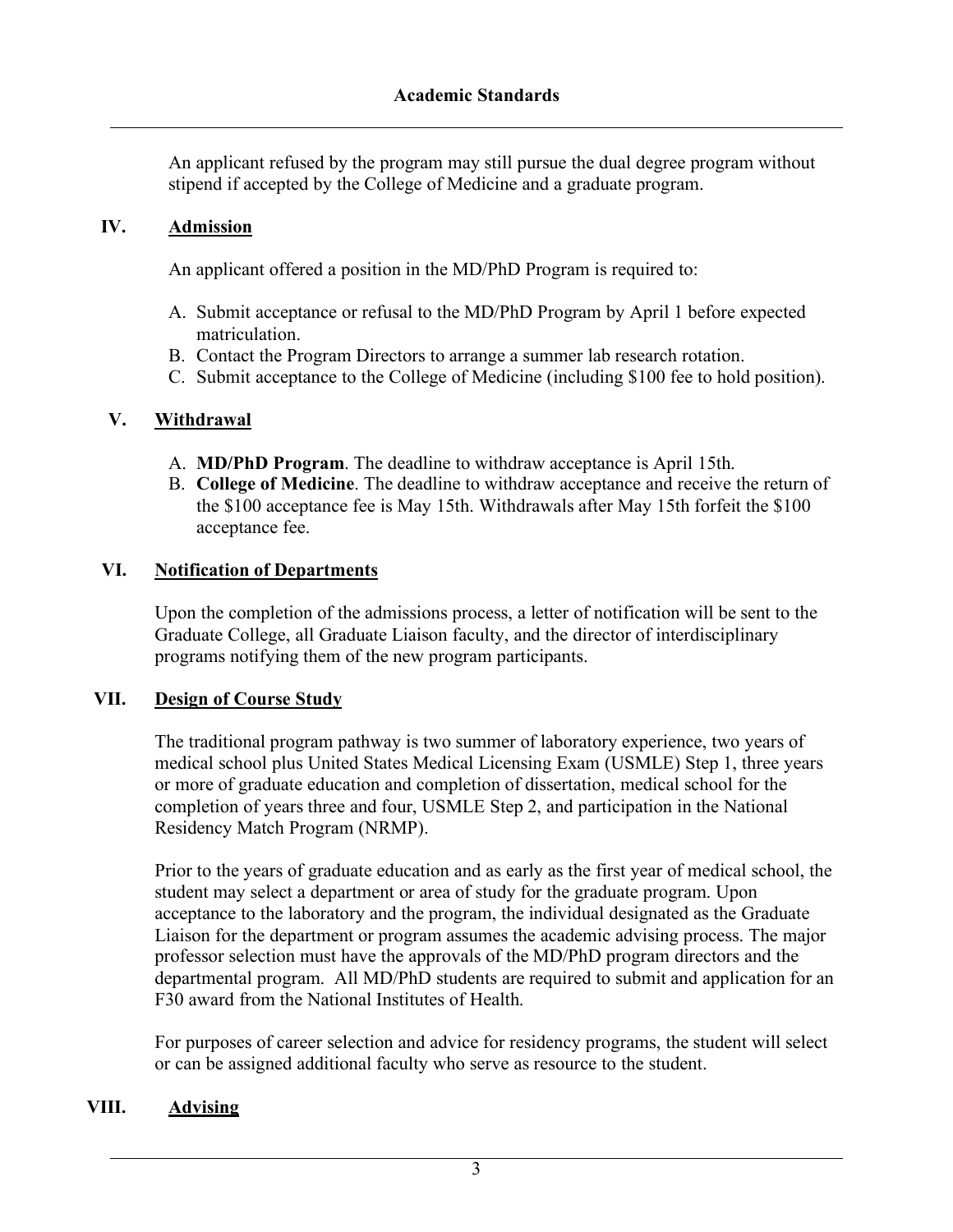Enrollment in medical school is prescribed and the advising will focus on academic preparation and opportunities to interface the medical school curriculum with graduate, research activities such as seminars, journal clubs, and GREAT (Graduate Research Education and Technology Symposium sponsored by the Graduate Student Association each spring semester) participation.

A student may have several sets of academic advisors. Each student will work with one of the two program directors serving as a faculty advisor for the first and second year of enrollment in medical school.

Counseling notes will reside in the student's credential file for the MD/PhD program and in the College of Medicine Student File.

Each PhD program has an advisory committee to meet student's needs. This committee may be in addition to the student's dissertation committee. Completion of the graduate program returns the student to the counsel of the medical school faculty.

#### **IX. Financial Commitment of the Program**

- A. **Tuition and Stipend (Stipend is \$30,000/year)**. During the four-years of medical school and the first and second summer research rotations, the tuition and stipend are borne by the MD/PhD Program. Beginning July 1 of the third summer research rotation and continuing through the PhD track, the tuition and stipend are borne by the student's Graduate Department.
- B. **Fees**. The cost of University-assessed fees is borne by the Program during the fouryears of medical school and the first and second summer research rotations. The responsibility for paying the University-assessed fees during the PhD track is upon the student. The Graduate Mentor and/or the Graduate Department may elect to pay the University-assessed fees, but are under no obligation to do so.
- C. **Health Insurance**. University policy requires all students to carry appropriate health insurance coverage. Students have the option of purchasing the OUHSC student health insurance plan or providing proof of acceptable insurance coverage by a recognized health insurance provider.

While in medical school and the summer research rotations, the cost of health insurance is borne by the student.

The student's Graduate Mentor and/or the Graduate Department may pay for the student's health insurance during the PhD track, but this is at the discretion of the Graduate Mentor and/or the Graduate Department and neither is under any obligation to pay for the student's health insurance.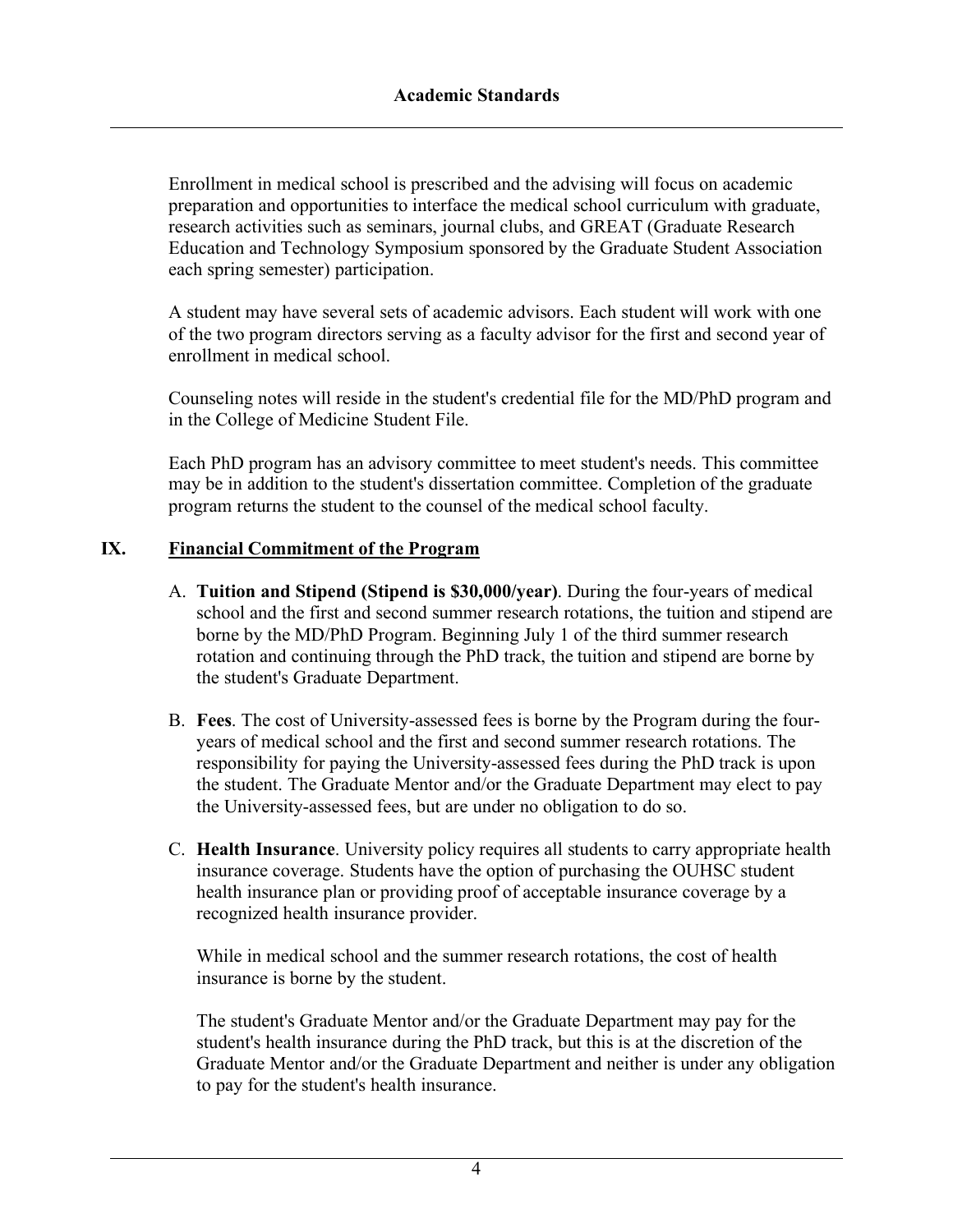| <b>Assignment</b>        | <b>Paid By</b>                     | <b>Costs Paid</b>      |
|--------------------------|------------------------------------|------------------------|
| <b>Summer Rotation 1</b> | MD/PhD Program                     | Stipend, tuition, $\&$ |
|                          |                                    | fees                   |
| MS: Year 1               | MD/PhD Program                     | Stipend, tuition, $\&$ |
|                          |                                    | fees                   |
| <b>Summer Rotation 2</b> | MD/PhD Program                     | Stipend, tuition, $\&$ |
|                          |                                    | fees                   |
| MS: Year 2               | MD/PhD Program                     | Stipend, tuition, &    |
|                          |                                    | fees                   |
| Summer Rotation 3/       | MD/PhD Program through June 30.    | Stipend, tuition, $\&$ |
| Begin PhD                | Graduate Department beginning July | fees                   |
|                          | 1.                                 |                        |
| <b>PhD</b> Track         | <b>Graduate Department</b>         | Stipend, tuition, $\&$ |
|                          |                                    | fees                   |
| MS: Year 3               | MD/PhD Program                     | Stipend, tuition, &    |
|                          |                                    | fees                   |
| MS: Year 4               | MD/PhD Program                     | Stipend, tuition, $\&$ |
|                          |                                    | fees                   |

The following table identifies the commitment to cover particular costs associated with the training.

# **X. Transfer Credit**

The acceptance of transfer credit from another institution for a graduate degree program at The University of Oklahoma Health Sciences Center is determined in accordance with the criteria outlined for each program. Individualization of the review process is required.

#### **XI. Participation in Program Activities**

As recipients of the stipend and financial support for enrollment, MD/PhD students are required to attend the planned activities of the program.

In addition to seminars as part of the course requirements, attendance/design of speaker's programs, hosting of guest speakers and participation in the admissions process are important, required contributions to the program. All such activities will be clearly defined for the students.

# **XII. Standards of Performance**

Standards for academic performance must meet or exceed the standards posed by all programs participating in the MD/PhD degree. The Graduate College policy states that all graduate students, regardless of admission status, are required to maintain a grade point average of 3.00 or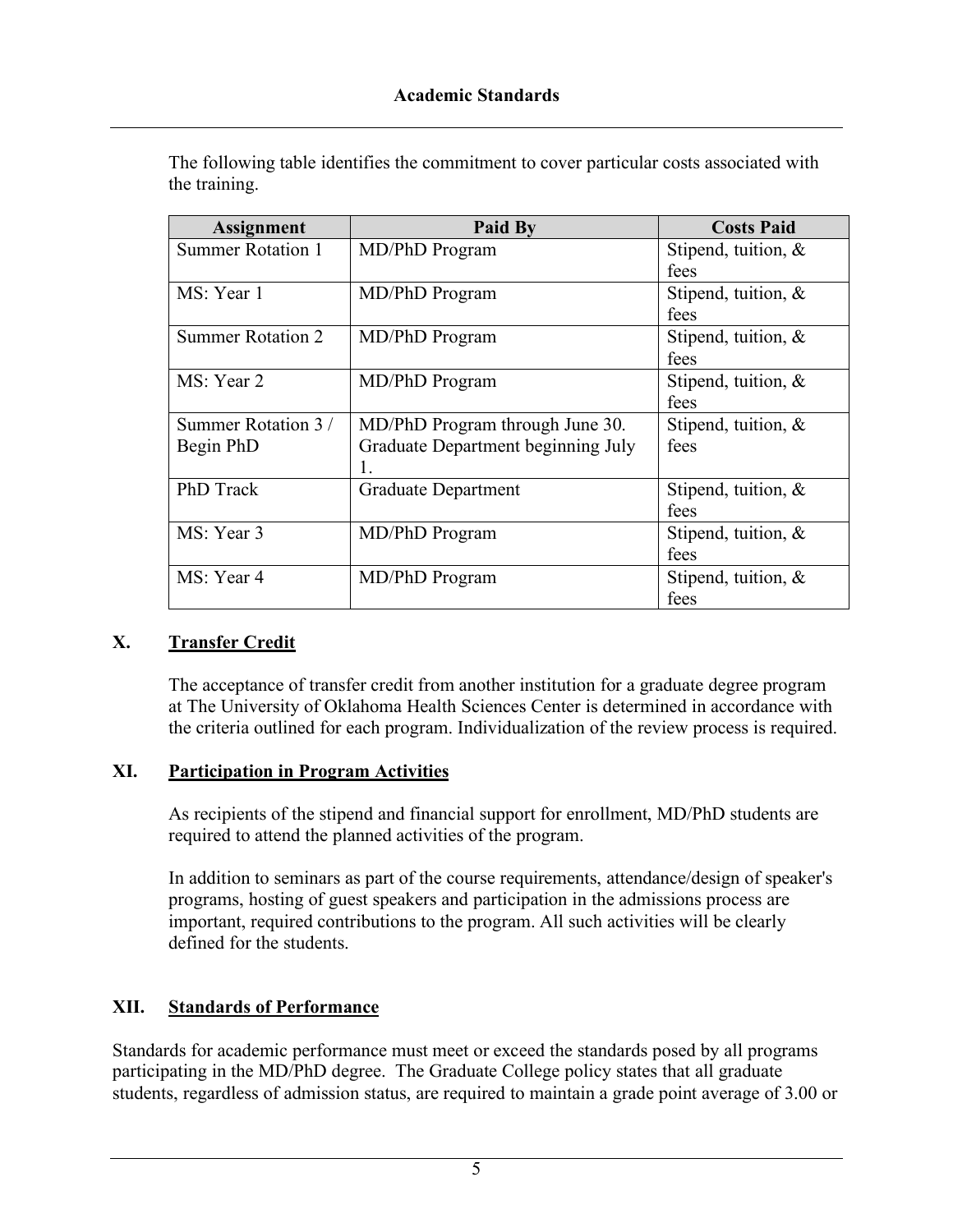greater in all graduate course work completed. If a student's academic record includes enrollment in more than one graduate degree and/or certificate program, the student must maintain a grade point average of 3.00 or greater in each program. This is a different scale than is used for the professional MD degree.. Therefore, MD/PhD students are expected to maintain a to Pass all preclinical courses without remediation and pass USMLE by September 1 of the Fall Semester of the first year of the Graduate School portion of the program

Students should be aware that acceptance into specific graduate programs following the medical school phase of their coursework may require a grade point average above a 3.0.

It is the right of the graduate program into which the student is accepted to determine whether medical school coursework will be accepted for credit.

### **XIII. Repeat Coursework**

Students cannot repeat graduate course work in which they have received a passing grade (A, B, C, or S) unless the department requires a "B" minimum. For grades of D or F, both the original grade and the repeat grade will be included in the calculation of the grade point average.

### **XIV. Academic Evaluation**

There will be an annual review of all MD/PhD participants based on performance standards of both programs. The Graduate College and the College of Medicine performance standards must be met for continued participation in the MD/PhD program. (See section "Standards of Performance"). The Advisory Council for the MD/PhD program will provide such review.

The faculty has the prerogative of recommending advancement to the next stage of the .program, can impose a probationary status that will appear on the transcript of the individual, and can dismiss a student from the program for deficient academic performance, including having to repeat any year of the Medical school program due to failure of 2 or more courses. Consequences of probationary status will be at the discretion of the Advisory Council and individualized for each student based on the student profile. Dismissal will be based on minimum standards for promotion/graduation of the medical college and graduate college.

It is possible for the student to be in good standing with the College of Medicine and still be a probationary student in the Graduate College.

Additionally, dismissal from the MD/PhD program does not automatically jeopardize the student in either enrollment of the MD or graduate degree program.

The College of Medicine, Graduate College, and the involved graduate program will receive the results of the deliberations of the Advisory Council.